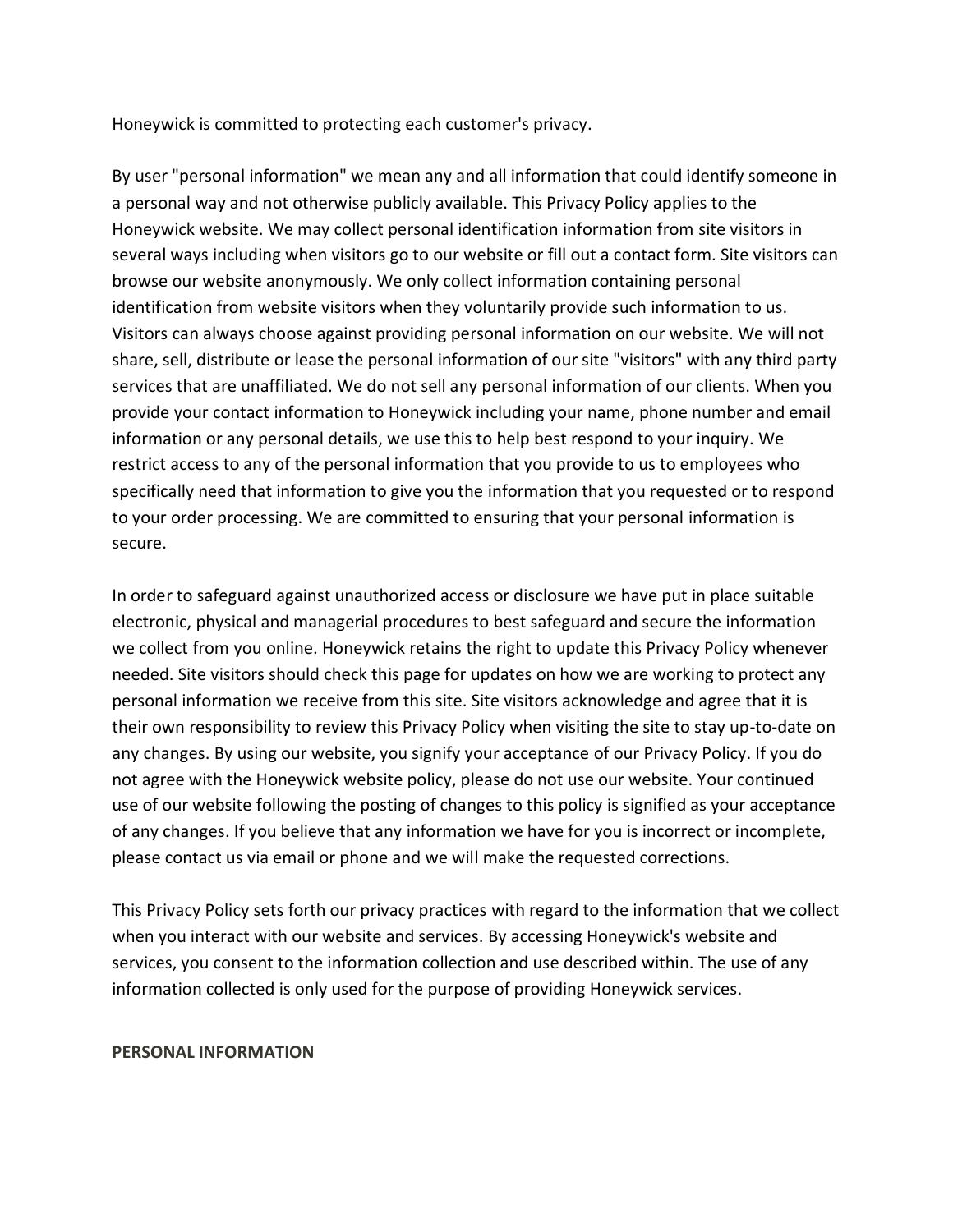Users can purchase Honeywick services by completing our online order form and through order forms within the Honeywick control panel. As part of the order form, we will request personal contact information and financial information. Any contact information is used to contact the customer to provide our services and inform you of any new services or information that we think will be of interest to you. Financial information is used only to bill for the Honeywick services purchased.

## **SECURE FORMS**

When collecting personally identifiable information, we use forms protected by industry standard secure sockets layer (SSL) technology. Using SSL protected forms, all personally identifiable information is encrypted during data transport.

## **DATA RETENTION**

We will retain your information as long as your account is active and as needed to provide services to you, and as necessary to comply with legal obligations, resolve disputes, and enforce our agreements.

## **THIRD PARTY VENDORS**

To provide you services, we use third party services. For example, credit card processing companies to fulfill transactions, a email service provider to manage email lists and send bulk email, a domain registrar partner to register your domain names. As required by some partners and services, such as domain name registration, we must share your contact information so that the third party can provide the service.

Third party vendor services that are included or used as part of the Honeywick services have their own privacy policies and you acknowledge that Honeywick has no control over third party policies and is not responsible for their privacy practices. We will provide you with links to Third Party Vendor websites upon your written request.

# **INFORMATION DISCLOSURE**

Honeywick will not disclose or share personally identifiable information with third parties without your permission except when necessary to provide resolution to a service request, to comply with federal or state law or subpoenas, or to comply with liquidation or mergers and acquisition-related activities.

# **AGGREGATE STATISTICS**

Honeywick may use aggregate statistical information to modify our services or improve the usability of our website. We do not use this data to identify you individually. Honeywick may share aggregate statistical information regarding its customers, including survey results, with partners or other third parties. In no way, will this information be personally identifiable.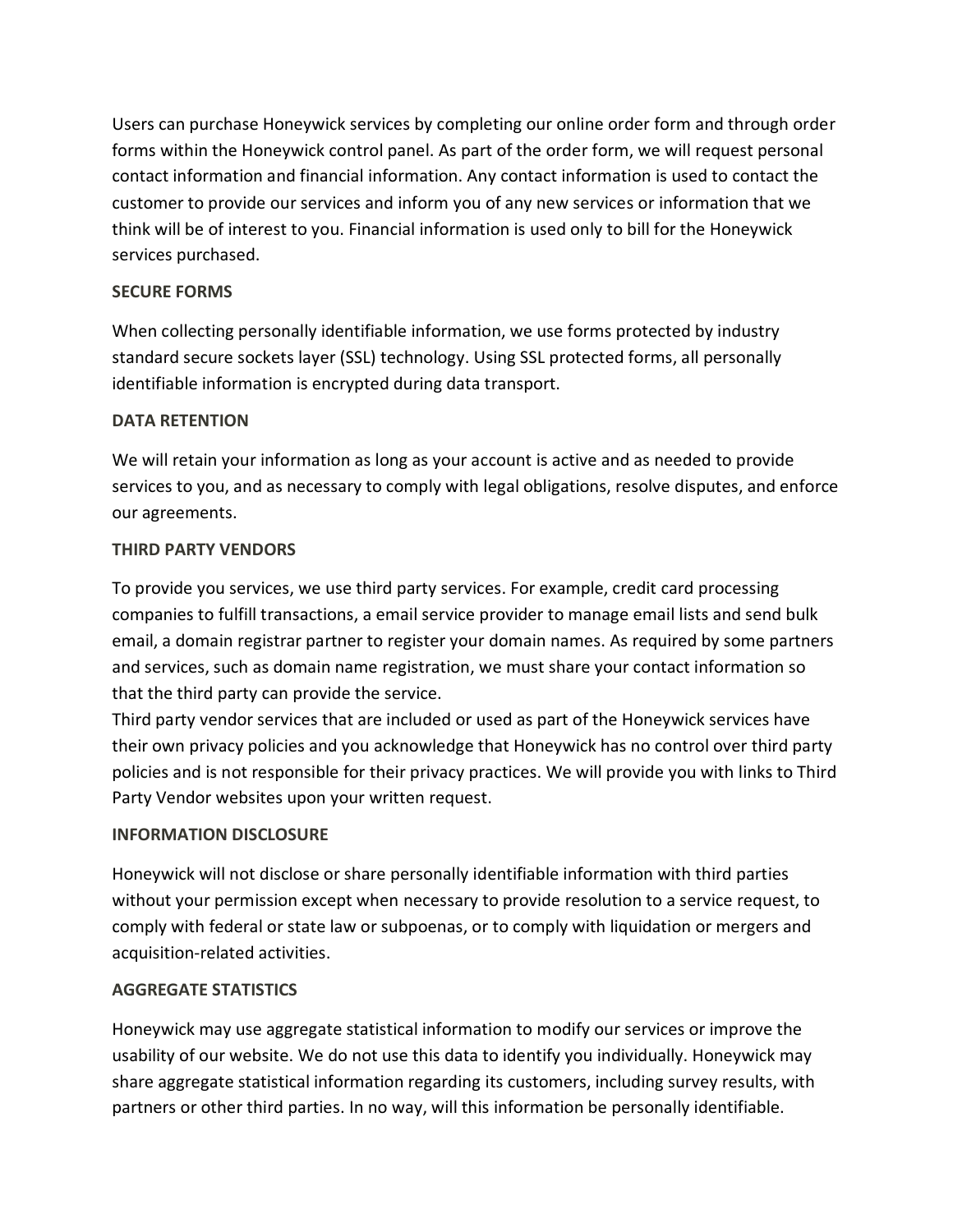## **COOKIES, WEBSITE STATS, IMAGE MARKERS AND OTHER TRACKING SOFTWARE**

Honeywick uses cookies, website traffic statistics, image markers, visitor IP address, and other tracking software to help improve our website, services, and marketing effectiveness. For example, we use cookies to analyze repeat visits to our website, we use website statistics to analyze how visitors use and interact with our website and other web properties, we use image markers in email campaigns to understand how many users opened a particular email message, and we use other tracking tools to measure advertising effectiveness.

Users have control over the use of cookies within their web browsers. However, if you reject cookies, your ability to use some features of our site may be limited.

### **THIRD PARTY ADVERTISERS**

Honeywick does not use third-party advertising companies.

### **OPT-OUT**

Honeywick provides an opt-out option for customers who purchase a product or service from Honeywick to unsubscribe from news, announcements and marketing material that we may send to customers from time to time. An unsubscribe link is located at the bottom of all announcement and marketing emails that we send out. If a customer no longer wishes to receive Honeywick newsletters, news, announcements, and promotional email, they may optout of receiving them by following the instructions included in such emails and opting out through their control panel.

## **ACCESSING AND UPDATING PERSONALLY IDENTIFIABLE INFORMATION**

If you want to view or update your Personally Identifiable Information, you can do so through the Honeywick Control Panel located at

https://controlpanel.honeywickhosting.com/billing/clientarea.php. If you cannot log into your control panel, you may contact us at support@honeywickhosting.com and we will assist you. We will respond to your request within a reasonable timeframe. For privacy and security, we may take steps to verify your identity before updates or removal of information.

If you cancel your account, any information that was public prior to cancellation may remain stored on our servers and may remain remain accessible to the public.

You may request the deletion or restriction of processing of your personal information. However, Honeywick may not be able to provide all or some of our services, should such personal information be deleted or its use restricted.

If you wish to file a complaint about any of our information collection and use, you can email us at support@honeywickhosting.com and/or you can also contact a local data protection authority.